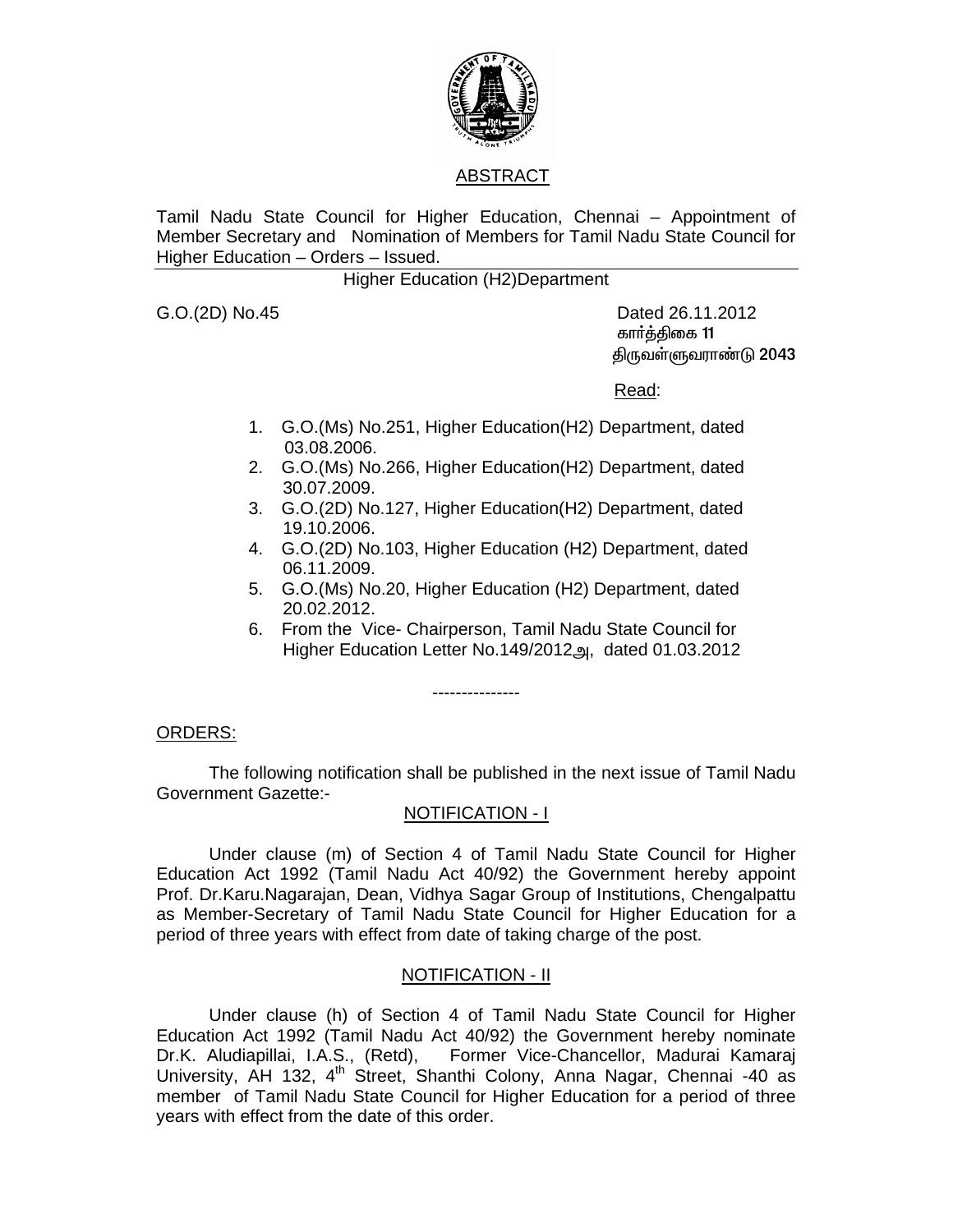### NOTIFICATION - III

 Under clause (i) of Section 4 of Tamil Nadu State Council for Higher Education Act 1992 (Tamil Nadu Act 40/92) the Government hereby nominate Dr.H.Devaraj, Professor, Department of Zoology, Unit of Bio-Chemistry, Madras University as member of Tamil Nadu State Council for Higher Education for a period of three years with effect from the date of this order.

#### NOTIFICATION – IV

 Under clause (j) of Section 4 of Tamil Nadu State Council for Higher Education Act 1992 (Tamil Nadu Act 40/92) the Government hereby nominate Thiru C.R. Swaminathan, Former Chief Executive, PSG Institution, Peelamedu, Coimbatore -4, No.112, G.V. Residency, Sowripalayam, Coimbatore- 641 028 as member of Tamil Nadu State Council for Higher Education for a period of three years with effect from the date of this order.

### NOTIFICATION - V

 Under clause (k) of Section 4 of Tamil Nadu State Council for Higher Education Act 1992 (Tamil Nadu Act 40/92) the Government hereby nominate Dr.P.Gunasekaran, Vice-Chancellor, Thiruvalluvar University and Dr.K.Manimegalai, Vice-Chancellor, Mother Teresa Women's University, Kodaikanal as members of Tamil Nadu State Council for Higher Education for a period of three years with effect from the date of this order.

### (BY ORDER OF THE GOVERNOR)

### T.S.SRIDHAR ADDITIONAL CHIEF SECRETARY TO GOVERNMENT

To

The Works Manager, Government Central Press, Chennai -600 079

 (2 copies for publication in the next issue of Tamil Nadu Government Gazette) The Vice-Chairperson, Tamil Nadu State Council for Higher Education, Chennai -5. The Member Secretary i/c, Tamil Nadu State Council for Higher Education, Chennai The Registrars of all Universities in Tamil Nadu.

The Secretary to Governor, Raj Bhavan, Chennai.

The Secretary, University Grants Commission, New Delhi 110 002.

The Secretary to Government, Finance Department,Chennai-9

(Ex-officio Member, Tamil Nadu State Council for Higher Education),

Prof. Dr.Karu.Nagarajan, Dean, Vidhya Sagar Group of Institutions, Chengalpattu. (through Tamil Nadu State Council for Higher Education)

Dr.K. Aludiapillai, I.A.S., (Retd), Former Vice-Chancellor, Madurai Kamaraj

University, AH 132, 4<sup>th</sup> Street, Shanthi Colony, Anna Nagar, Chennai -40 (through Tamil Nadu State Council for Higher Education)

Dr.H.Devaraj, Professor, Department of Zoology, Unit of Bio-Chemistry,

Madras University. (through Tamil Nadu State Council for Higher Education)

Thiru C.R. Swaminathan, Former Chief Executive, PSG Institution, Peelamedu, Coimbatore -4, No.112, G.V. Residency, Sowripalayam, Coimbatore- 641 028. (through Tamil Nadu State Council for Higher Education)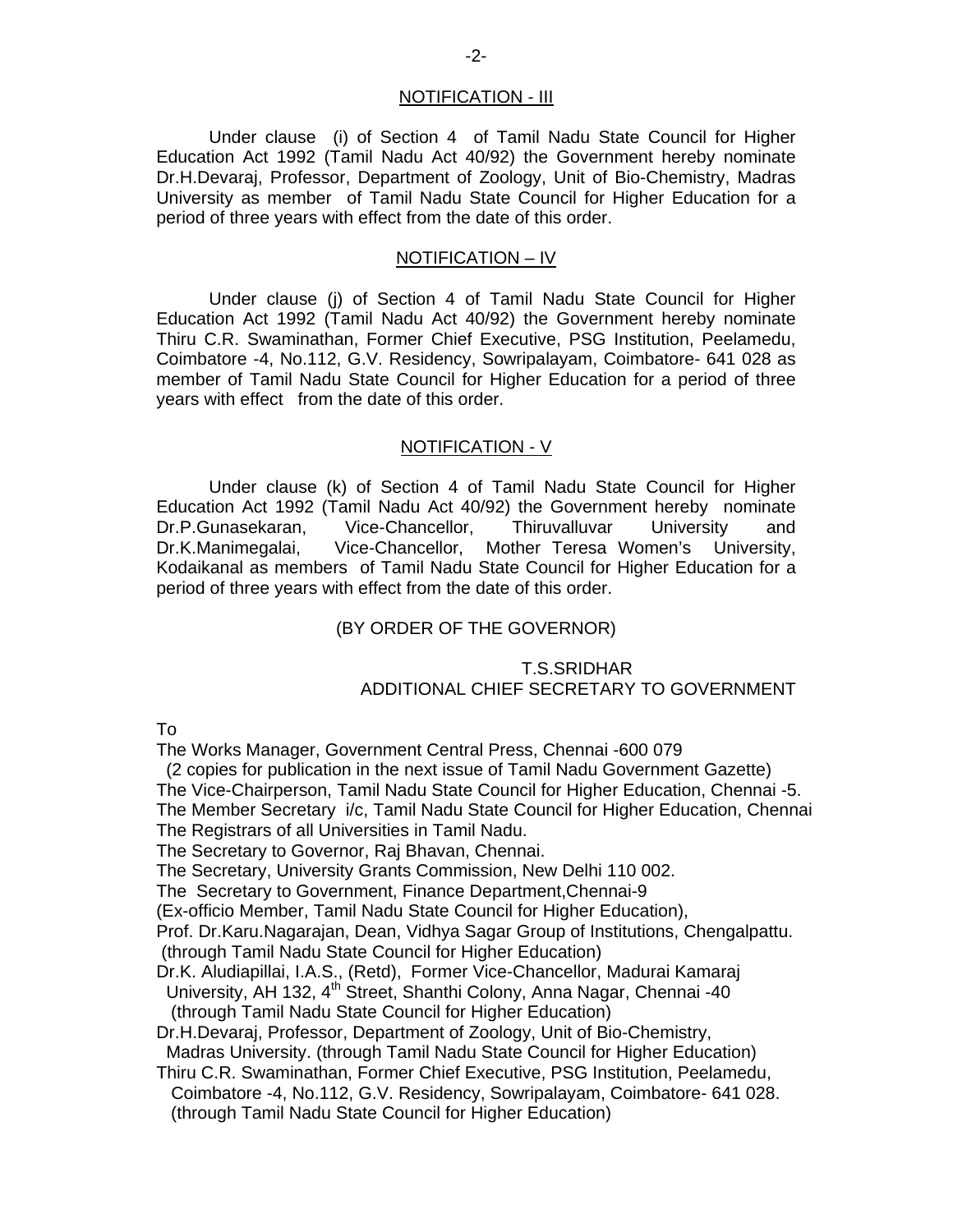Dr.P.Gunasekaran, Vice-Chancellor, Thiruvalluvar University.

(through Tamil Nadu State Council for Higher Education)

Dr. K. Manimegalai, Vice-Chancellor, Mother Teresa Women's University,

 Kodaikanal. (through Tamil Nadu State Council for Higher Education) The Director of Collegiate Education, Chennai-6

(Ex-officio Member, Tamil Nadu State Council for Higher Education)

The Commissioner of Technical Education, Chennai-25

(Ex-officio Member, Tamil Nadu State Council for Higher Education)

The Director of Local Fund Audit, Chennai -108.

The Pay and Accounts Officer, Chennai-35.

Copy to

The Chief Minister's Office, Chennai-9

The Senior Personal Assistant to Minister (Higher Education), Chennai-9

The Private Secretary to Chief Secretary, Chennai-9

The Private Secretary to Additional Chief Secretary, Higher Education Department, Chennai-9

All Sections in Higher Education Department, Chennai-9 Sf/Sc.

/Forwarded/By Order//

Section Officer.